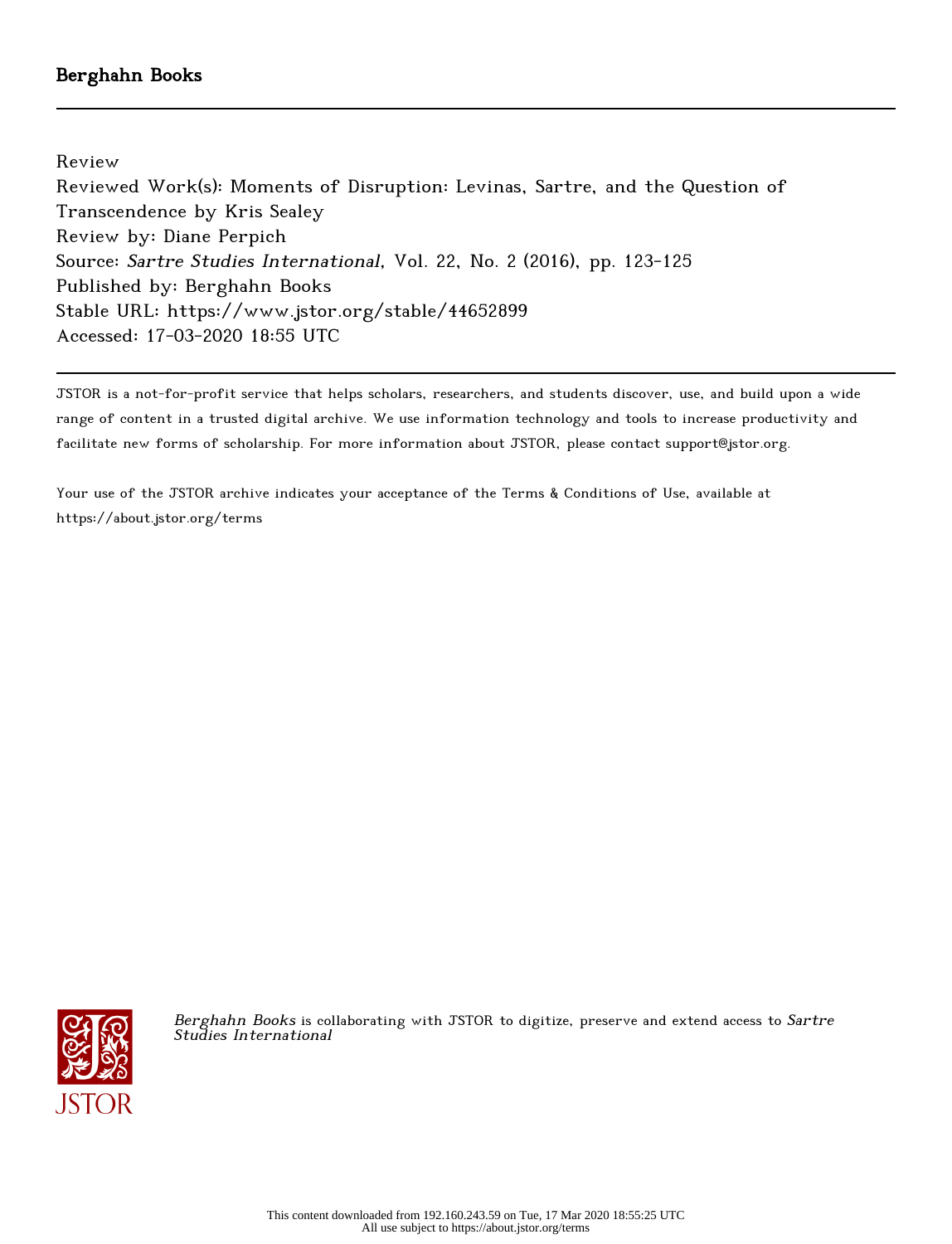## Book Reviews

 on World War II, his commentary on Flaubert, and de Beauvoir's perspectives. In the concluding chapters, Hulliung tends toward speculation at the direction of Sartre's thought at the time of his passing and potential fulfillment of gradual shifts toward reconciling historical context with his view of the human condition. At these points the argument becomes less convincing. The final chapter, on Sartre's promise in the conclusion of Being and Nothingness to devote a future work to ethical questions, attempts to associate his encounters with history with a move toward addressing or reformu lating social contract theory—suggesting that Sartre's deployment of historical thought, notably in the Critique of Dialectical Reason, provides some hints as to what such a treatise might have revealed. This is a somewhat frustrating conclusion to what is largely an intriguing text that presents history as the site of Sartre's grappling with the need to both contextualize his analysis of the human condi tion and to reconcile the extremes of human behavior with his vision of the human condition

> Michael Lejman Arkansas State University Mid-South

Kris Sealey, Moments of Disruption: Levinas, Sartre, and the Ouestion of Transcendence (Albany: State University of New York Press, 2013), 212 pp., \$26.95, ISBN: 978-1-4384-4864-0 (paperback)

Kris Sealey's Moments of Disruption reads Levinas and Sartre for their points of proximity despite seemingly fundamental differences in their conceptions of subjectivity, transcendence, and the relation to the other. The argument relies importandy and interestingly on teas ing apart the formal theory each thinker offers and the concrete examples used to unpack and expand that theoretical point of view. Sealey argues, "When Sartre's concrete analyses are placed alongside Levinas's, they not only reveal a 'subject in disruption' similar to Levinas's, but they also exist in tension with a formal account of transcendence that prioritizes freedom at the expense of passivity" (3). On Sealey's reading, then, Sartre is not only *more* like Levinas than standard readings allow, he is less committed to the primacy of

 $-123-$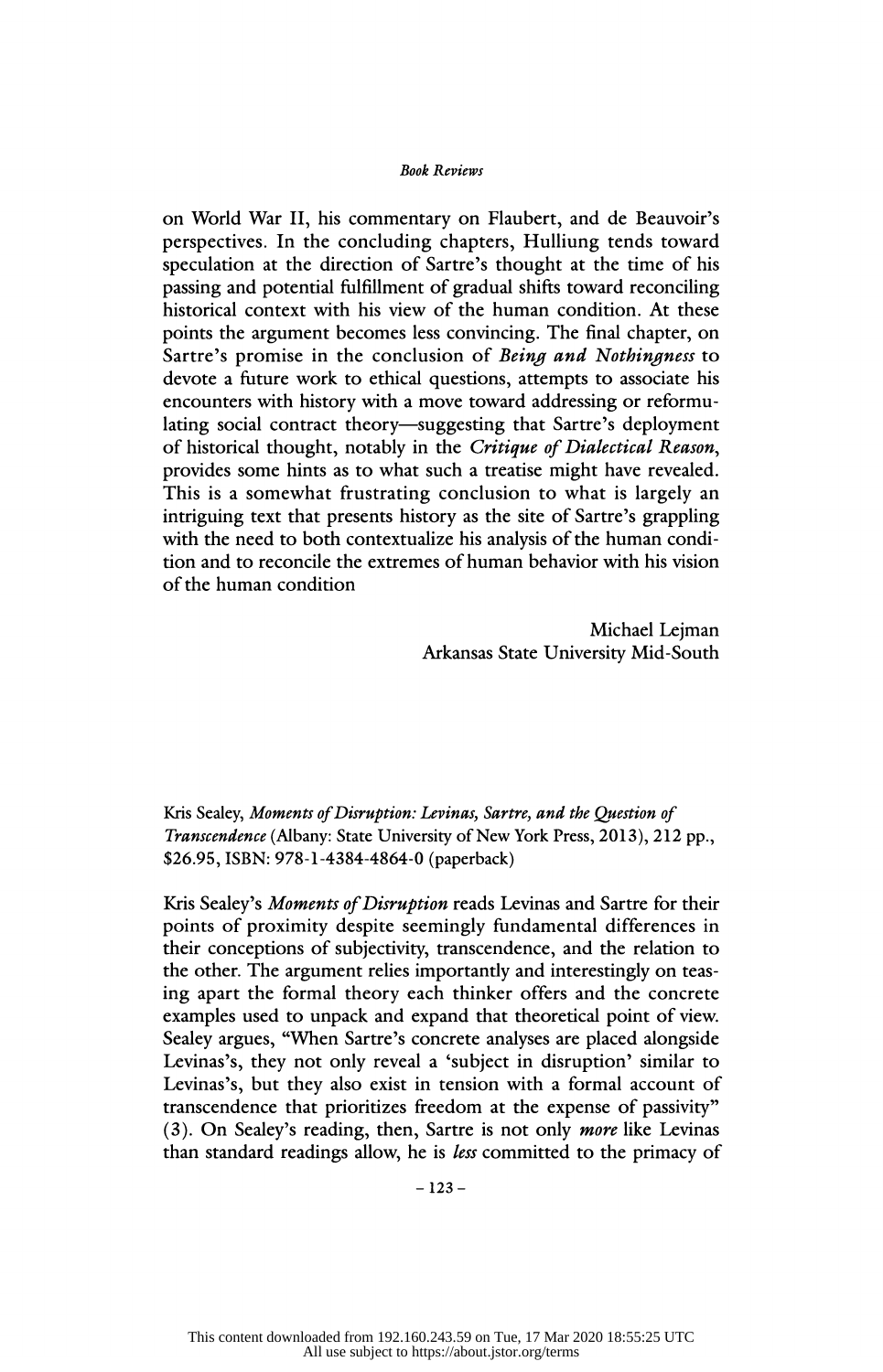## Book Reviews

 freedom than traditional readings of Being and Nothingness insist. Central to Sealey's book is a provocation to the prevailing wisdom which says that one is *either* a Sartrean or a Levinasian—either for freedom or for ethics. She shows not only that these thinkers can be read together but that when they are so read the picture of Sartre's early work as offering little in the way of an account of ethical sub jectivity must be significantly revised.

 The book begins with Sartre's early conception of subjectivity as articulated in The Transcendence of the Ego and Being and Nothing ness. The subject that emerges from Sealey's reading of the formal analysis of these texts is the familiar Sartrean subject conceived as a pure nothingness, a freedom able to transcend all particularities of its situation. Indeed, the subject's situation—understood, for example, in terms of its socially ascribed racial or gender identity-is far from being a limit on the freedom. It is thanks to its situation that the free dom arises as freedom (39). This Sartrean conception of the subject, also described in chapter 1 in terms of "transcendence-as-intentional ity," is contrasted with the early Levinasian notion of the subject as simultaneously riveted to being and achieving a certain distance from that being—dubbed "transcendence-as-excendence" in chapter 2.

 By providing these accounts of transcendence side by side, Sealey sets the reader up to appreciate the central moves of her overall argu ment. First, already in the early chapters of the book she points out the striking overlap in the concrete phenomena treated by Sartre and Levinas. While it cannot have escaped readers that both philosophers offer treatments of shame, nausea, or insomnia, the overlap is rarely remarked and has never, to my knowledge, been given the kind of extensive treatment that Sealey devotes to it. This in itself should pro vide much food for thought for readers interested in a particular post- Heideggerian account of human facticity. Moreover, not only does Sealey show that Sartre and Levinas describe these limit phenomena in similar ways, she argues persuasively that when we attend to the concrete analyses of the early Sartre, it seems as if he ought to have developed a formal conception of subjectivity much closer to Lev inas's notion of an ethical subject disrupted or divided from itself.

 This observation is hammered home over the next two chapters as Sealey deftly reads Sartre's Nausea as providing an illustration of exactly the sort of subjectivity Levinas describes. Roquentin's "nau sea is a revelation of a more primordial positioned and affected soli tude, on which free subjectivity then stands" (92). On Sealey's reading, the Roquentin who cannot shake off or sufficiently separate himself in any way from his experience is anterior to the Roquentin

-124-